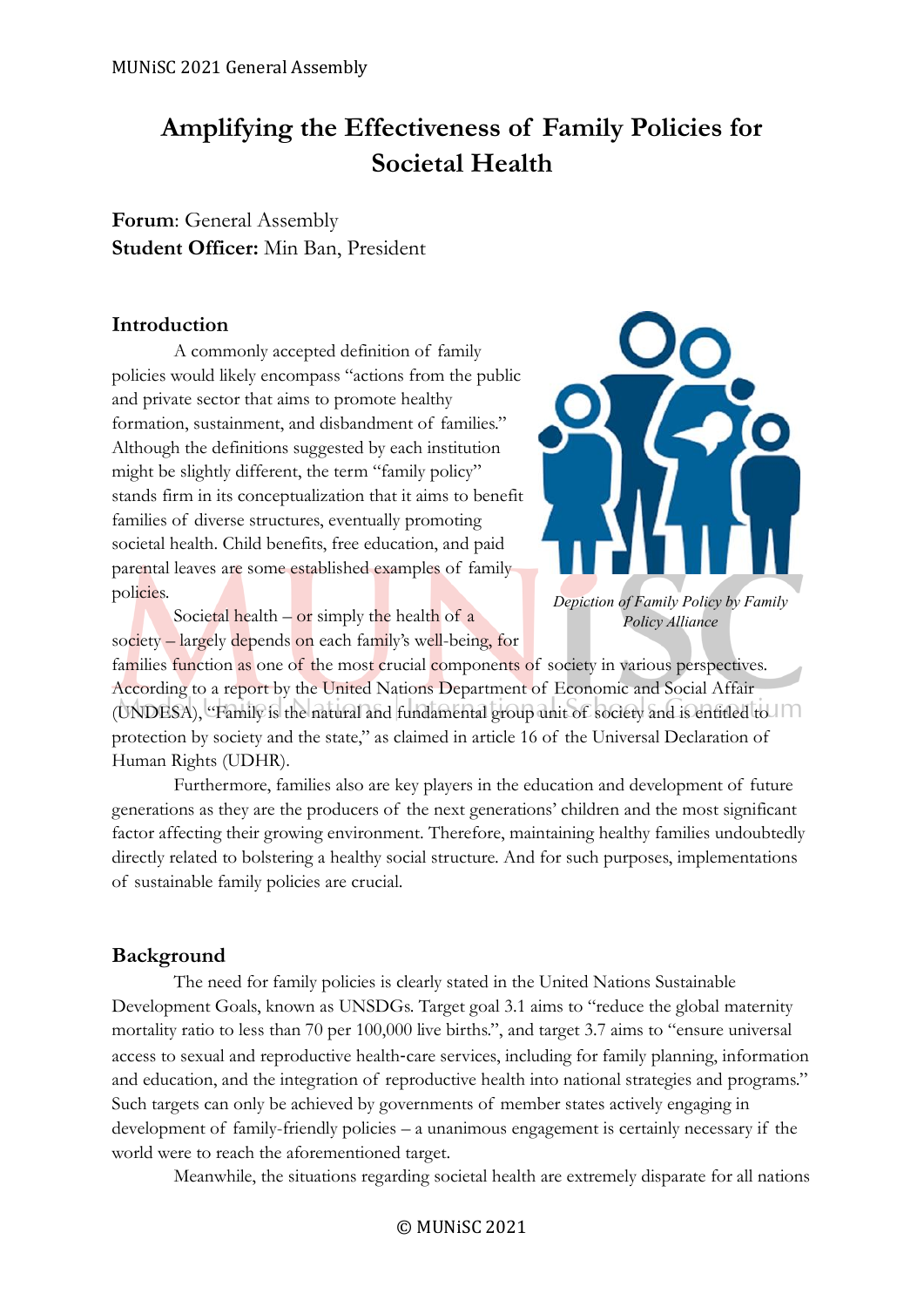in the world. This means that nations of distinct degrees of societal development require different family policies to be implemented. An article published by UNDESA in January 2020 highlights the disparity thoroughly. It is written that although the global fertility rate fell from 3.2 babies per woman to 2.5 babies from 1990 to 2019, the rate of change is significantly different depending on regions. The fertility decline in sub-Saharan Africa is occurring at a slower pace, and still occupy a high fertility rate of 4.6 births per women. Meanwhile, in Latin America, the rate fell from 3.3 to 2.0, and in East Asia, the rate declined down to 1.8.

The different numbers imply that a universal solution for constructing a healthy society cannot exist. While nations in East Asia and Central Asia necessitate policies to promote an increase in fertility rate and encourage people to bear offspring, sub-Saharan African states would require the employment of contraception and birth control to regulate the birth rate. Similarly, more developed nations would likely utilize child benefits – social security payments to parents and guardians of children to support their nurturing- to incentivize citizens to have babies. On the other hand, less developed nations would employ the same policy for a vastly different purpose – simply providing a better environment for the future generations to be nurtured in. And with states already instigating vastly different measures, the problems each

country faces, and the solutions to those problems also will vary greatly.

Another implication of those statistics is that the societal context that must be considered in implementing family policies fluctuate as time passes. One example of family policies displaying different facets of its influence could be found in modern China. The Chinese government adopted "one-child policy" in 1980, as a measure to regulate the excessive population growth and concentrate the welfares on a reasonable number of



*One-child Policy of China*

children. However, after 35 years, as sex-selective abortion, abandonment of children, and anticipated decrease in workforce were observed, the government has abolished the policy and returned to its two-children policy. This illustrates how family policies must be ceaselessly revised and modified in order to address the societal situations effectively. Thus, policies that were adopted in the past, now, and will be adopted in the future, are all vastly different from each other.

Furthermore, the suggested solutions accompany inevitable side-effects. For example, an increase in parental leave pays and durations inevitably put a burden on businesses and reported cases of people abusing the welfares have increased. Subsidies in education imposes a greater and unfair burden for taxpayers without children, just like how welfare for the elders overburdens the current workforce. In order to amplify the effectiveness of family policies, these problematic by-products must be handled as well.

# **Problems Raised**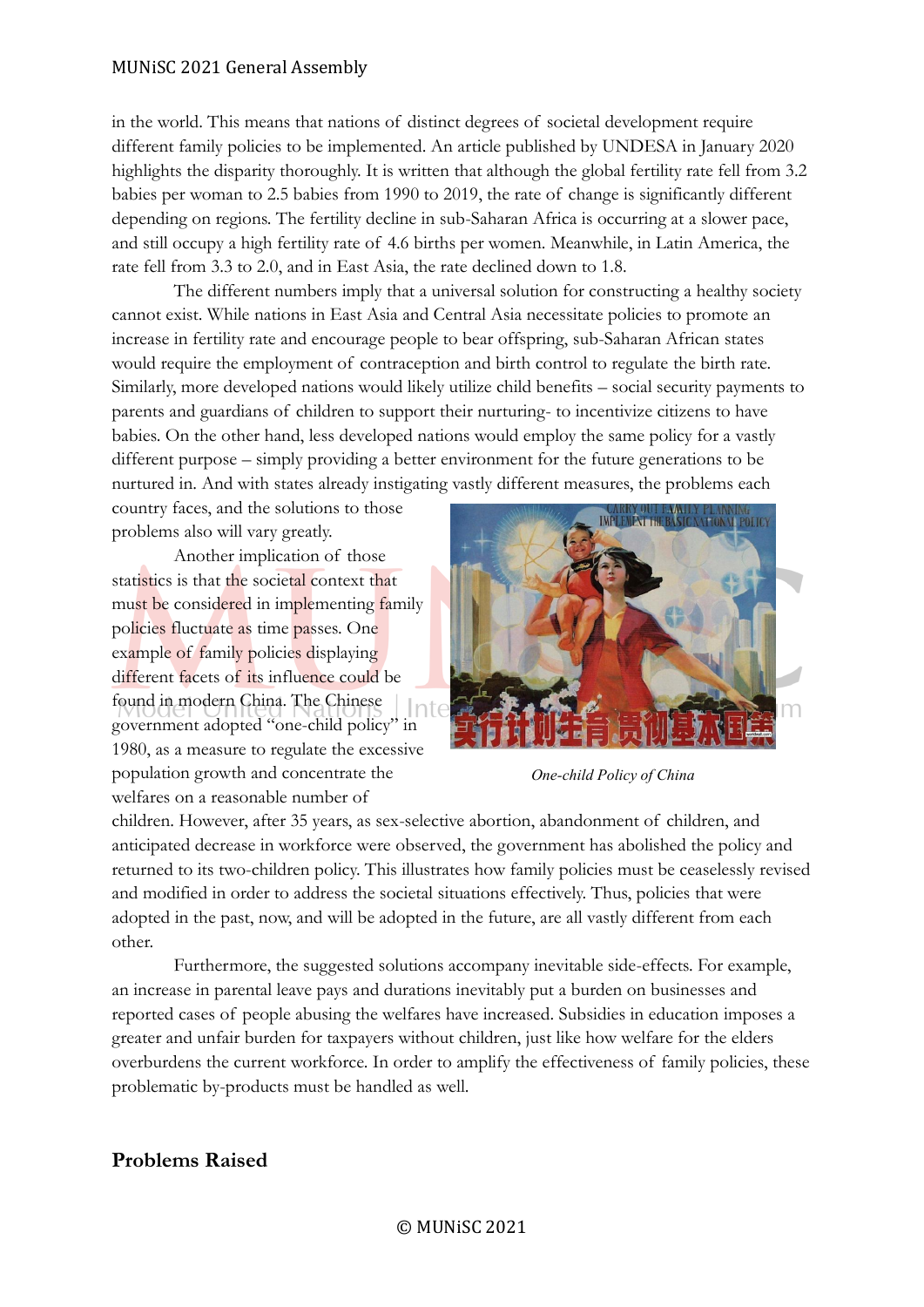#### *Maternal and Child Healthcare*

It is already well noted that the process of pregnancy and giving birth is a physical and mental hardship for both the mothers and the children. Symptoms like nausea, chronic pains, and depression are commonly detected in pregnant women. Policies like paid leave for mothers, privileged seats in public transportation and parking lots, or postnatal care centers are already implemented to support the potential and new mothers.

Meanwhile, in Less Economically Developed Countries (LEDCs), high maternal and infant mortality rates bear greater problems. A report submitted to the United Nations Expert Group Meeting on "Family policies and the 2030 Sustainable Development Agenda" in 2016 clearly explains the inequities of maternal



*World Map of Maternal Mortality Rate*

mortality worldwide. The map above, submitted in the report, shows how nations with a high maternal mortality rate are concentrated in the Sub-Saharan regions of Central Africa.

High maternal mortality brings on further effects other than the tragic deaths of mothers themselves. The children who are grown without their biological mothers in those regions are likely to lack nutritional support – through breastfeeding. Consequently, the global worldwide in the concentration of infant mortality correlates with the map above.

To mitigate the high mortality rates, governments take numerous measures, but they are not sufficient to fully achieve the goal of promoting societal health. One urgent problem to be fixed immediately is limiting the number of adolescent child bearings around the world. According to the World Fertility Patterns data collected by the United Nations, the adolescent birth rate still remains high in many regions – especially Africa and Latin America. Premature



pregnancy and giving birth have a substantial correlation with maternal and infant mortality rates; therefore, policies regarding minimum age for marriage and protecting adolescents from sexual assaults must be strengthened.

## *Education Issues*

Increasing complications regarding education are deemed problematic for both more and less developed nations. Regions that have not acquired proper and stable educational institutions have a lack of educational supplies to supply. Sexual education from young age is essential for the formation of well-planned and healthy families. However, it is reported worldwide that schools in both the more and less developed countries lack unbiased and practical sexual educations. Education for youths is important in growing sustainable amount of human resources that is required in developing the society. And most importantly, all individuals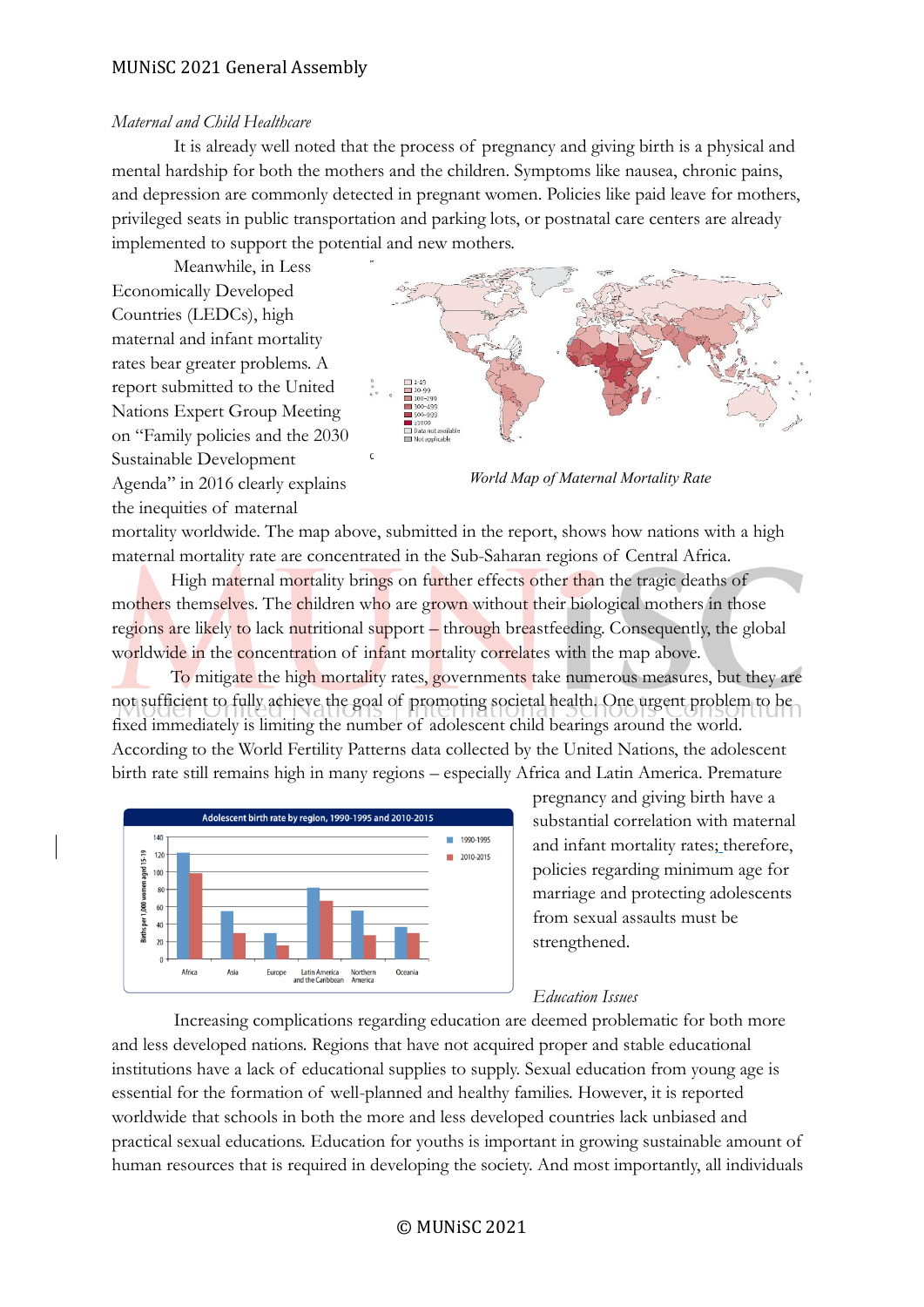must be granted access to the education that they wish to receive. Article 26 of the Universal Declaration of Human Rights (UDHR) asserts that "Everyone has the right to education. Education shall be free, at least in the elementary and fundamental stages. Elementary education shall be compulsory. Technical and professional education shall be made generally available, and higher education shall be equally accessible to all on the basis of merit."

Yet, in More Economically Developed Countries (MEDCs), the problem is dilemmatic. First, it must be recognized that education costs in developed nations are comparably

high and even burdening for most families. For example, the U.S. Census data shows that an average household needs more than two hundred thousand U.S. dollars for growing kids, excluding the expensive college tuitions. According to Forbes, the price of college education is increasing rapidly, eight times faster than that of average income.

Such burden on education causes numerous detrimental effects. Stress on the children for academic success, consequent disputes within families, and sense of inferiority could result in unhealthy disbandment of families, or even greater tragedies like suicidal incidents. Furthermore, anticipated stress from growing children disincentivize potential parents from having children, contributing to the low fertility rate problems that will be elaborated later.

#### *Increase in Abnormally Structured Families*

As conceptions regarding marriage and reproduction have evolved over time, the structures of contemporary families are displaying an unforeseen level of disbanded members. These refer to divorced families, single-parent households, skipped-generation households, singles, Double Income No Kid (DINK) families.

Statistics sufficiently illustrate the trend. According to the data gathered by the European Union, the crude marriage rate decreased from 7.8 persons per thousand annually in 1965 to 4.4 in 2017. On the other hand, the crude divorce rate increased from 0.8 per thousand to 2.0 in 2017. People tend to marry less but divorce more – this is an undeniable trend that is occurring globally.

The result of increasing divorce is the increasing formation of single-parent households. Although a healthy and exemplary single-parent household is also common, the general statistics show that they are hidden behind the societal shades of poverty and mental disabilities. According to the article "Single mothers, poverty and depression," the likeliness of mothers developing mental disability of varying severity was "more



*Graph of Percentage of Households in Poverty according to the Household Structures and Countries*

pronounced for single mothers, at 28.7 percent, compared to partnered mothers at 15.7 percent." According to Karen Kornbluh, a reporter from the Atlantic, single parents were more likely to fall into poverty than partnered ones. The graph below from her article illustrates that. The Guardian also reported that children from single-parent households were twice more likely to develop mental disorders than children living with both parents.

As the number of single-parent households increases over time, measures to mitigate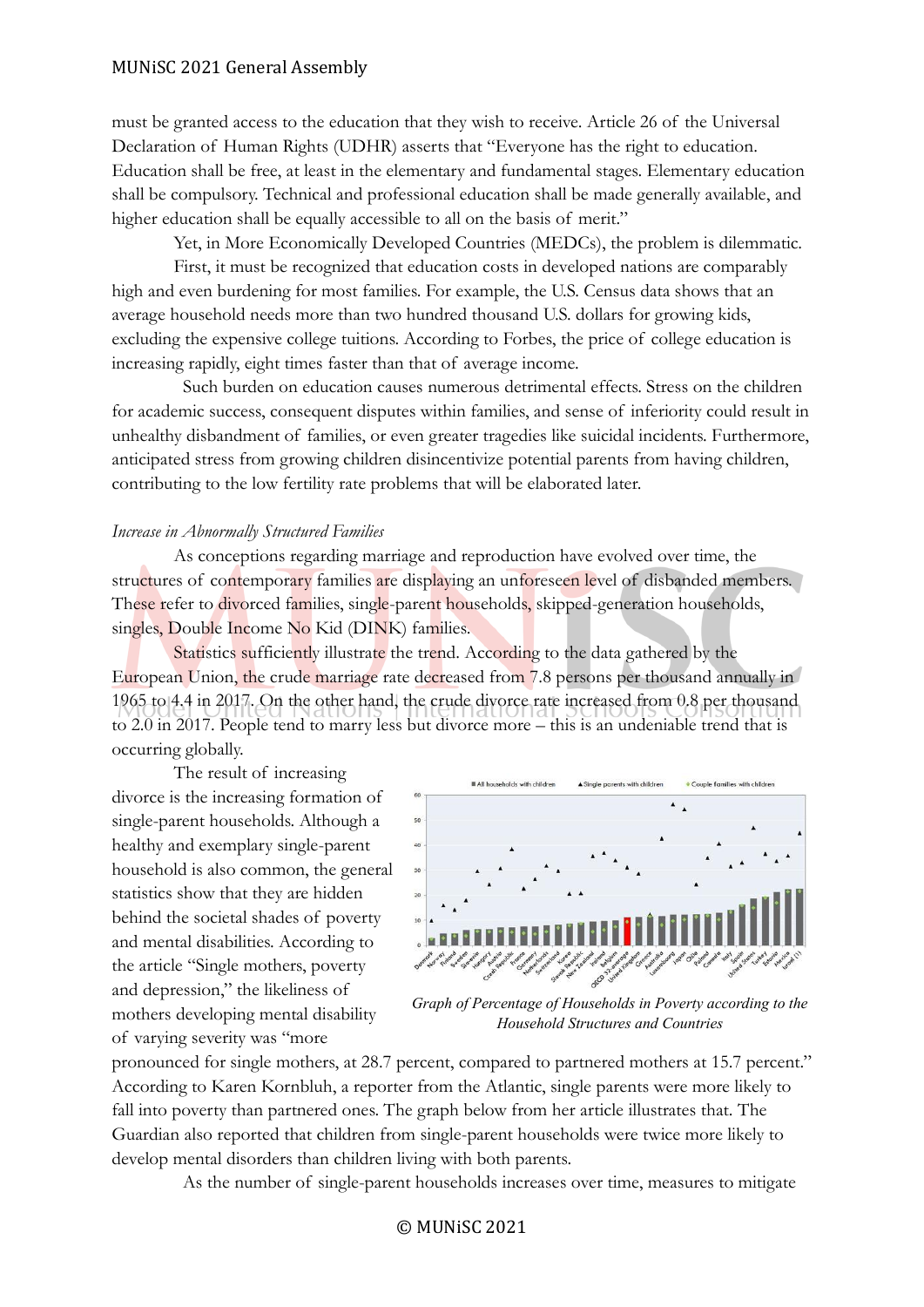the negative impacts caused by their formation also must be taken. Yet, since the issue is relatively new and unrecognized, not much visible effort in family policies were made.

## *Below Replacement Fertility*

As mentioned above, the number of marriages and births are strictly declining worldwide every year. The trend is most visible in more developed nations, and it becomes greatly problematic when it reaches "Below Replacement Fertility" – meaning the combination of birth rate and mortality rate that results in negative population growth. A birth rate lower than 2.0 children per women will most likely result in a below-replacement fertility. The reasons are various – from the burden, as mentioned earlier on education, to people's increasing inclination towards independent lives and prevalent use of contraception.

In the report submitted for UNDESA's expert meeting in 2016 regarding family policies and 2030 Sustainable development goals, it was claimed that 75 countries in 2015 had a belowreplacement fertility. The number is projected to increase by 97 in 2030.

The dilemma with below-replacement fertility is unfavorable for many reasons. The most obvious and important reason is a decreasing number of labor force and skyrocketing burden for the current work force to support the elders – caused by evolvement of superaged society.

An aging society, resulting from below-replacement fertility, leaves significant economic burden for the working force through taxes and services that must be provided to the elders. As a consequence, people become reluctant to marry and have children, for they have aforementioned burdens, which leads to greater burdens for the newborns in next decades – catalyzing a fatally vicious cycle. Measures must be taken for countries to escape the swamp of this dilemma, but no government has yet made a laudable success in this aspect.

Model United Nations | International Schools Consortium

## **Places of High Concern**

#### *United States of America*

The United States of America deserves exceptional attention regarding the issue of family policies and societal health. It is the nation with the highest single-parent households with children, according to Kornbluh. Referring to the graph on the right, about one in four children live with only one parent. The government census reports that "between 1960 and 2016, the percentage of children



*Percentage of Children Living with Single Parent by Countries*

living in families with two parents decreased from 88 to 69. Of those 50.7 million children living in families with two parents, 47.7 million live with two married parents, and 3.0 million live with two unmarried parents."

As another evidence to show that the United States is performing poorly with enacting family-friendly policies, the country occupies an unusually high rate of juvenile delinquency. Amongst all the developed nations without a major crime gang like mafias or cartels, the United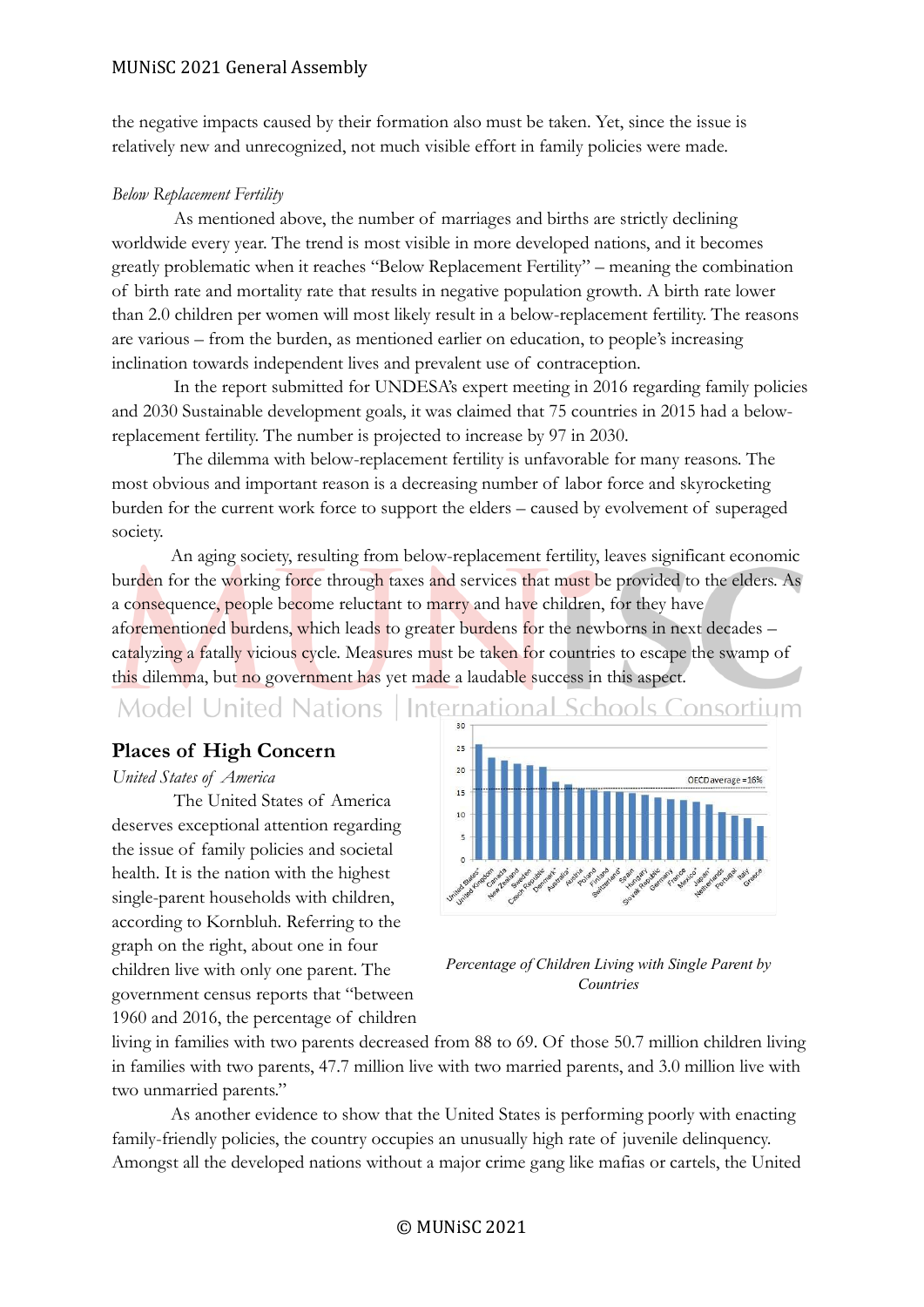States occupy the highest juvenile crime after Honduras and Brazil, according the Human Rights Watch. Also, the United States is one of the countries with the severest education disparity due to extraordinarily high college tuitions and system of legacy admissions, and prevalent admission corruptions in colleges.

Furthermore, high crime rates for a developed nation, weak system of binding education, and lack of welfare for families in poverty make the situation worse. Such unexemplary implementations of family policies and unhealthy formation of society is something to be mended urgently

#### *Japan*

Japan is one of the most commonly exemplified nation with a superaged society and extremely low birth rates. According to the World Bank, Japan's fertility rate has constantly decreased from 1971 and now displays an all-time low number of 1.42 by 2018. Scholars project that the current Japanese population of 120 million will continue to decline, reach 105 million by 2050 and 90 million by 2070.

As mentioned above, the problem with extremely low birth rates and an aging society is the increasing burdens on current generations. The population pyramid of Japan implies a lot.



*Population Pyramid of Japan, 2020*

retired by now- is greater than 30 percent, while the underaged takes up about 20 percent. The taxations and services provided for these populations out of the workforce are extracted from the rest fifty percent, and the number will continue to decrease. Scholars predict that birth rates will also continue to decrease in Japan, catalyzing the demographic crisis even faster. Also, the Republic of Korea, Japan's neighboring country, holds the lowest fertility rate among all nations, with 0.98 babies per woman, deserving further attention as well.

The proportion of aged citizens – who are

#### *Afghanistan*

Afghanistan is a perfect example of a less developed country with a high maternal and infant mortality rate. Afghanistan has one of the highest maternal mortality rates in the world, with 638 women dying per 100,000 births, an article by the United Nations Population Fund (UNFPA) reports. United Nations Children's Fund (UNICEF) also reported that 60.3 children under the age of five die per 1,000 births in Afghanistan. Furthermore, only 42 percent of the live births are registered in governmental institutions, disabling government-level support in families that need aid.

Yet, Afghanistan is only one example of states requiring a vast amount of aid and funding to implement healthy family-friendly policies. In nations where child registrations are not occurring properly, a meaningful construction of policies that can promote a healthy society is not expectable. Nigeria, Niger, Somalia, Yemen, South Sudan, Central African Republic are some other nations that profoundly lack infrastructures and budget to support families.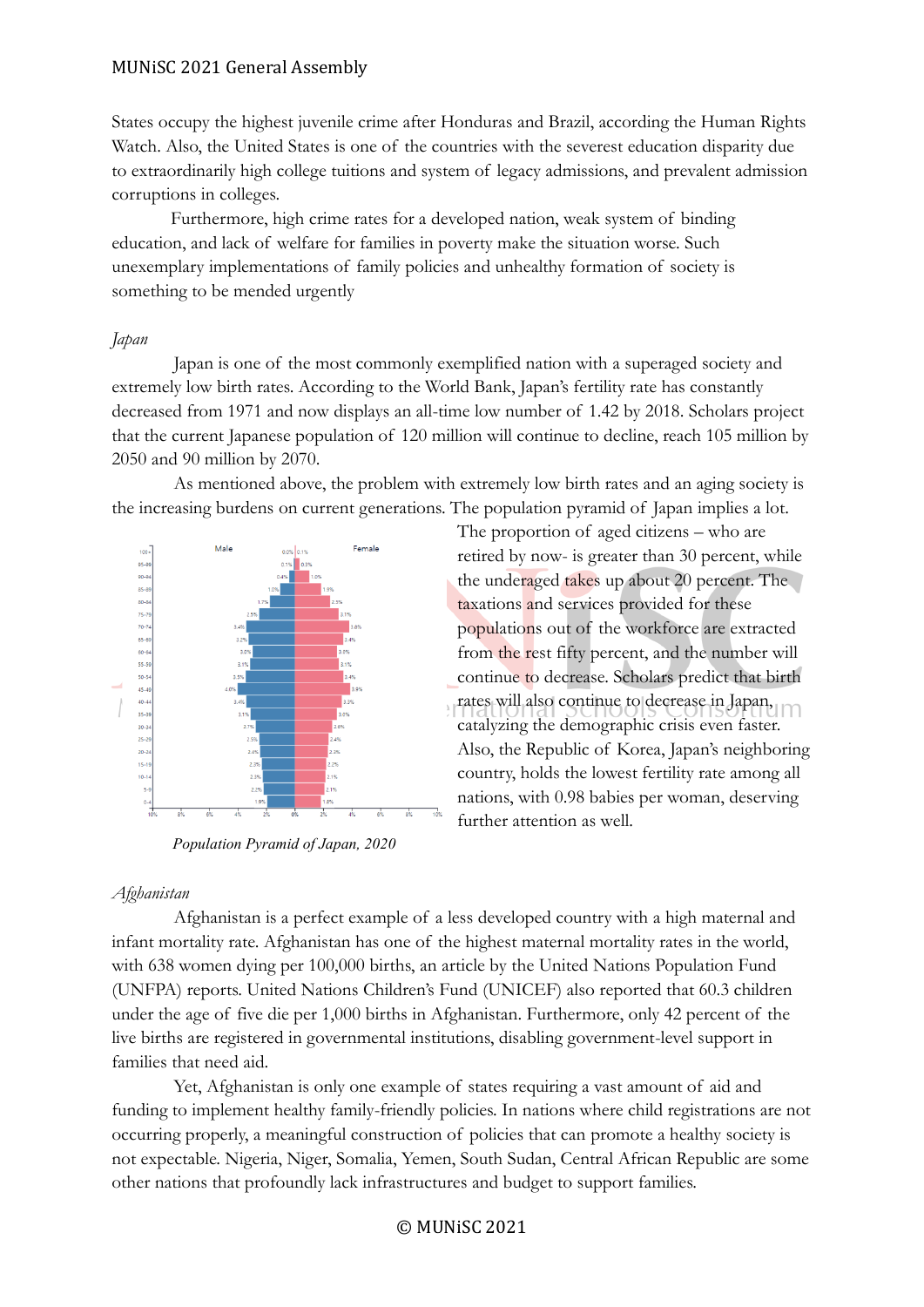# **Related Organizations**

*United Nations Children's Fund (UNICEF)*

The United Nations Children's Fund (UNICEF) is a United Nations Organization

(UNO) under the United Nations General Assembly. The organization claims that it works "in the world's toughest places to reach the most disadvantaged children and adolescents – and to protect the rights of every child, everywhere." It operates in 190 nations worldwide and made meaningful contributions to supporting children's' health and education. More than 195 million children were vaccinated from 2014 to 2018, and 17 million children gained access to primary and secondary education in 2019. 4 million children were treated for severe malnutrition in 2019, and 37 million were able to



acquire access to a sustainable drinking water source. The effort and positive impact the organization bears on the world is immense.

Ironically, the massive work of UNICEF rather implies that there are still many regions in the world where governmental actions of supporting children and families are insufficient. UNICEF's most desirable outcome would be that the world without the need for the organization is achieved.

# *United Nations Department of Economic and Social Affairs (UNDESA)*

 $M<sub>0</sub>$ United Nations Department of Economic and Social Affairs, abbreviated as UNDESA, bears responsibilities in promoting healthy family-friendly policies worldwide. The organization claims that it is "Rooted in the United Nations Charter and guided by the transformative 2030 Agenda for Sustainable Development and upholds the development pillar of the United Nations."

The UNDESA department for family is an important player in the issue of family policies and building healthy societies. The organization published articles like "Family Policies for Poverty Reduction, Work-Family Balance and Intergenerational Solidarity" and "Men in Families and a Family Policy in Changing World," which is often referred to in debates of different committees of UN.

Although not an active organization that dives into in-field applications of their ends, the organization offers important recommendations and guidelines for the global society to follow regarding family policies. One



must not neglect to revere the resources of this organization to be better engaged in the issue.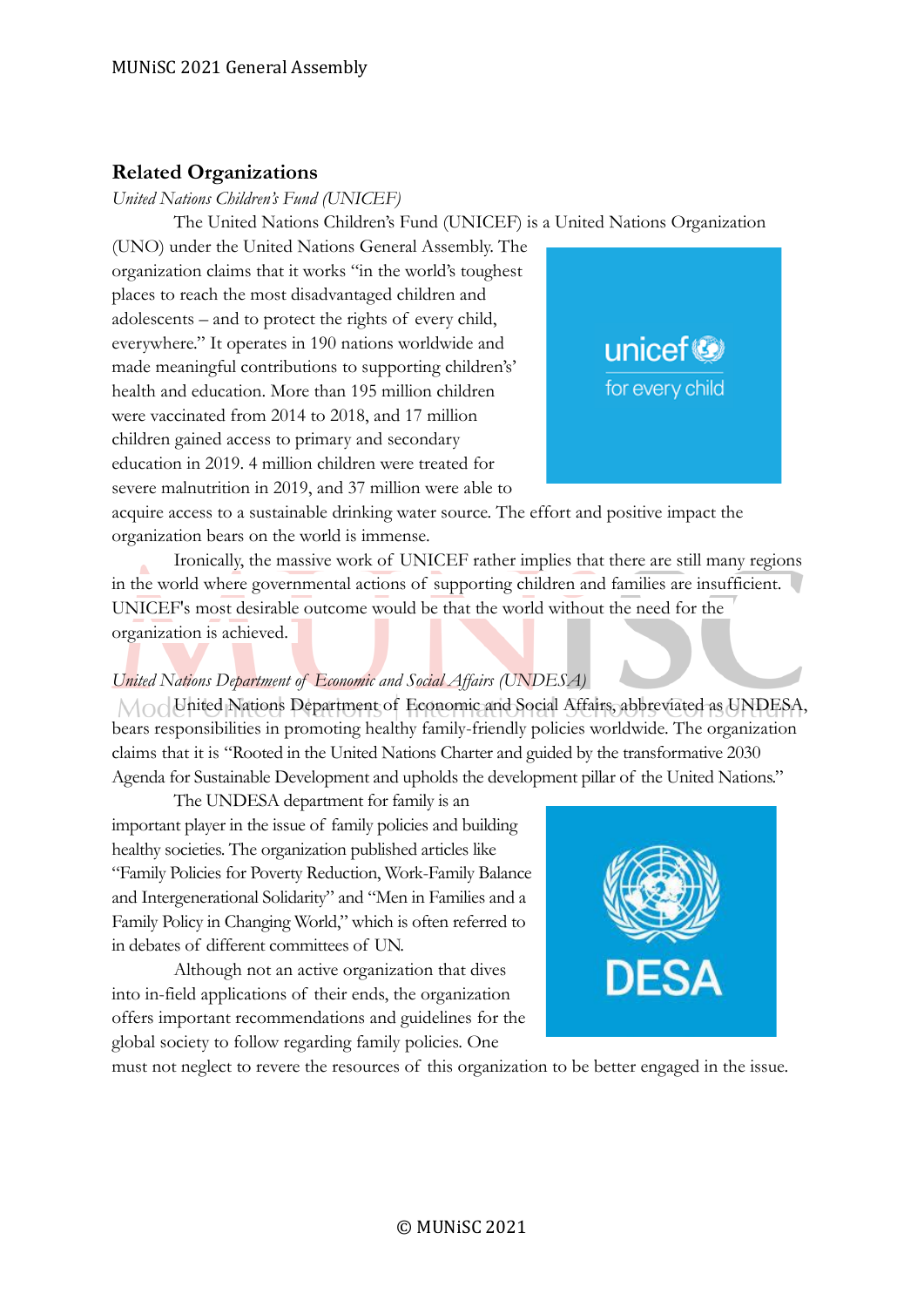#### *Save the Children*

Save the Children is an internationally functioning Non-Governmental Organization (NGO) that aims to promote a world with better status for children. The organization officially claimed to obtain an ambition to create a world with all children surviving, learning, and being protected by 2030. Although such goal seems unfeasible for some, Save the Children's contribution is more significant than any other associations of similar end.



The annual report of the organization claims that it will work to inspire global actions to save more than 5 million lives from pneumonia by 2030. The organization was able to reach more than 38 million children, supporting 26 million of them with health and nutrition cares and more than 7 million with educational support. It spent more than 2.2 billion US dollars in 2019 for their contributions in 117 countries.

# **Possible Solutions**

## *Paid Parental Leave*

The most fundamental solution to amplifying the effect of family policies on society is simply increasing the welfare. The first suggestion made by UNDESA of a policy to be implemented was an increase in paid parental leave. It is estimated by the International Labour Organization (ILO) in 2014, that 830 million female workers worldwide were "not adequately covered by maternity protection, including maternity leave." Also, UNICEF has reported that almost "two thirds of the world's children under 1 year old – nearly 90 million – live in countries where their fathers are not entitled by law to a single day of paid paternity leave."

Paid parental leave is beneficial for both the families and the country's economy. Families can benefit by maintaining stable income at a time when infants are in need of families' attention. It was reported that in "high-income countries, each additional week of paid parental leave is associated with a 4.2 percent lower chance of single mothers living in poverty."

The national economy could benefit due to continued employment and incomes by the mothers. Data from the United States displayed mothers' income rose for about 10 percent to 17 percent along with the number of hours and weeks worked also increased with the adoption of maternal durational maternal leave. Creating more sustainable industries, families, altogether will certainly benefit the national society. However, this solution remains challengeable due to the limitations on gathering money to pay for leaves, enforcing private businesses to do so, and preventing misuse of the policy.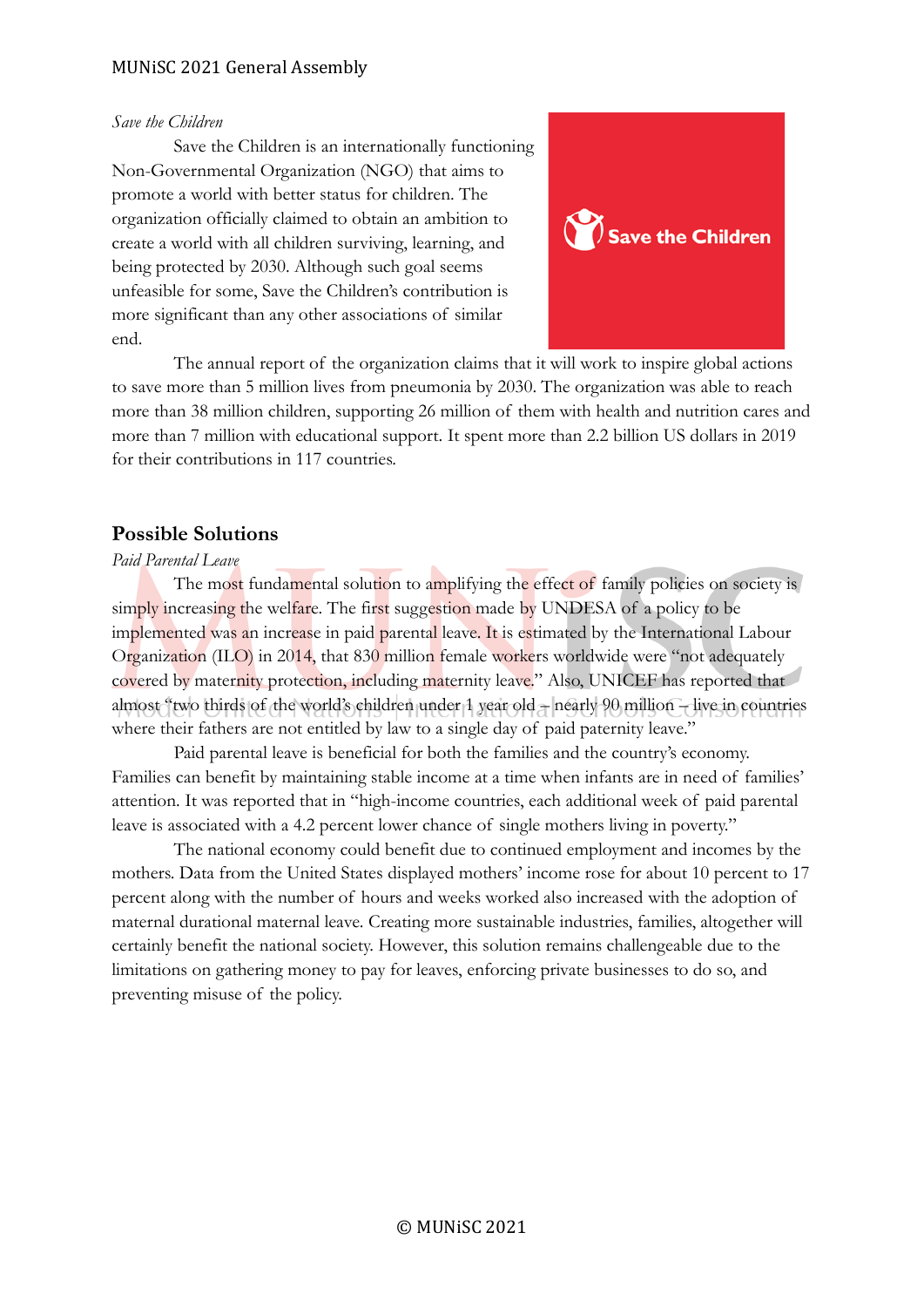#### *Child benefits*

An analysis indicated that roughly one third of of households globally receive child/family cash benefits, varying from nine out of ten households Europe and Central Asia, to less than three per ten households in Asia and the Pacific and about three per twenty households in Africa. "This means that the majority of children in the poorest countries, living in the poorest households, do not yet benefit from cash grants to support their



*Difference in Annual Universal Child Benefit in European nations and the United States of America*

development.", according to an UNDESA report.

It was further estimated that about 250 million children under five in low-income countries are at risk of being disabled to display their development potential due to poverty. World Bank's sample research also showed children who suffer from malnutrition lose substantial amount of potential earnings due to inferior labor productivity.

For these reasons, it is obvious that child benefits are an important measure to be taken to better uphold households in poverty. Yet, the need for child benefits are also emphasized in high-income countries, for promoting higher fertility rate and supporting families in educational burdens.

## **Glossary**

*Replacement Fertility Rate*: According to the World Resources Institute, Replacement level fertility is the total fertility rate (the average number of children a woman gives birth to for her lifetime) at which a population can exactly replaces the same quantity from one generation to the next, without considering net migrations. This rate is approximately 2.1 children per woman for most countries, although morality rate may bring subtle alterations to the number.

*Infant Mortality Rate*: According to the Centers for Disease Control and Prevention (CDC), Infant mortality is the death of an infant before his or her first birthday. The infant mortality rate is the number of infant deaths per every 1,000 live births. More than being a key information about maternal and infant health, the infant mortality rate is an important indicator of the overall health of a society"

*Parental Leave:* According to the definition by Organization for Economic Cooperation and Development (OECD), parental leaves are employment-protected leave of absence for employed parents, which is often supplementary to specific maternity and paternity leave periods. When it refers to mother, the term can change as maternity leave. For fathers, paternity leave.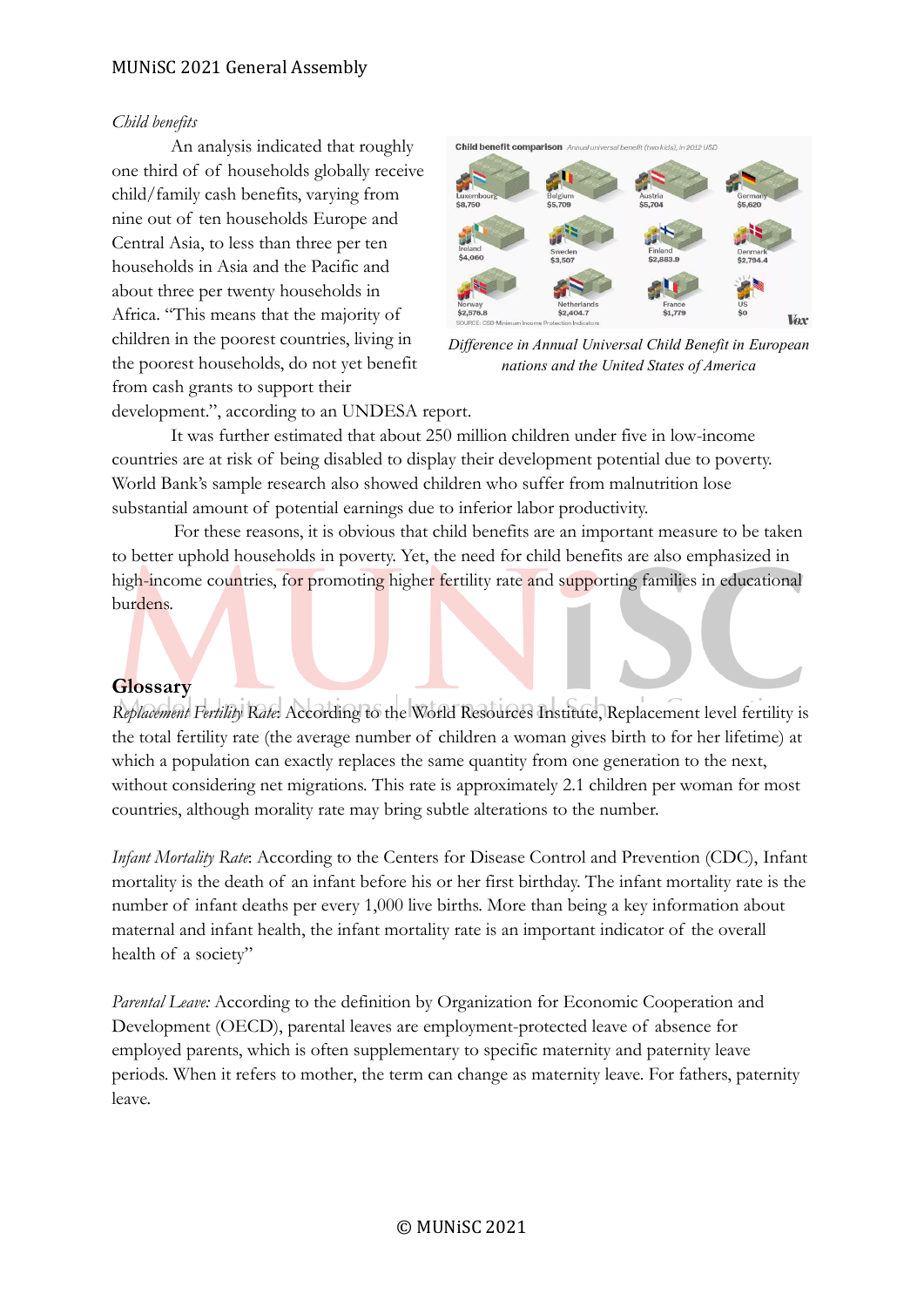## **Sources**

"About Us." *United Nations*, United Nations, www.un.org/en/desa/about-us.

- "Afghanistan (AFG) Demographics, Health & Infant Mortality." *UNICEF DATA*, 6 Feb. 2020, data.unicef.org/country/afg/.
- Alkema, Leontine, et al. "Global, Regional, and National Levels and Trends in Maternal Mortality between 1990 and 2015, with Scenario-Based Projections to 2030: a Systematic Analysis by the UN Maternal Mortality Estimation Inter-Agency Group."
- Biddlecom, Ann. "Role of Family Policies in Achieving SDG3 Targets on Maternal, Sexual and Reproductive Health."
- Bureau, US Census. "The Majority of Children Live With Two Parents, Census Bureau Reports." *The United States Census Bureau*, 10 Apr. 2018, www.census.gov/newsroom/pressreleases/2016/cb16-192.html.

ChartsBin. "Current World Infant Mortality Rate." *ChartsBin*, chartsbin.com/view/1353.

- "China Announces the End of Its Controversial One-Child Policy." *History.com*, A&E Television Networks, 22 July 2019, www.history.com/this-day-in-history/china-ends-one-childpolicy.
- "Fertility Rate, Total (Births per Woman) Japan." *Data*, data.worldbank.org/indicator/SP.DYN.TFRT.IN?locations=JP.
- "For Every Child, Results." *UNICEF*, www.unicef.org/results.
- *Https://Www.unicef.org/Sites/Default/Files/2019-07/UNICEF-Policy-Brief-Family-Friendly-Policies-2019.Pdf*.
- "Infant Mortality." *Centers for Disease Control and Prevention*, Centers for Disease Control and Prevention, 10 Sept. 2020,
- www.cdc.gov/reproductivehealth/maternalinfanthealth/infantmortality.htm#:~:text=The  $\bigwedge \bigwedge$  %20infant%20mortality%20rate%20is,for%20every%201%2C000%20live%20births.
- Kornbluh, Karen. "Why Are So Many Single-Parent Families in Poverty?" *The Atlantic*, Atlantic Media Company, 11 Nov. 2012, www.theatlantic.com/sexes/archive/2012/11/why-areso-many-single-parent-families-in-poverty/265078/.
- Maldonado, Camilo. "Price Of College Increasing Almost 8 Times Faster Than Wages." *Forbes*, Forbes Magazine, 29 Oct. 2020,
	- www.forbes.com/sites/camilomaldonado/2018/07/24/price-of-college-increasingalmost-8-times-faster-than-wages/.
- "Marriage and Divorce Statistics." *Marriage and Divorce Statistics - Statistics Explained*, ec.europa.eu/eurostat/statistics-

explained/index.php?title=Marriage\_and\_divorce\_statistics#Further\_Eurostat\_informatio n.

Masterworks, Digital. "Parental Rights." *Family Policy Alliance*,

familypolicyalliance.com/issues/family/parental-rights/.

Matthews, Dylan. "Child Poverty in the US Is a Disgrace. Experts Are Embracing This Simple Plan to Cut It." *Vox*, Vox, 27 Apr. 2017, www.vox.com/policy-and-

politics/2017/4/27/15388696/child-benefit-universal-cash-tax-credit-allowance.

"Midwives on the Front Lines Working to Reverse Afghanistan's High Maternal Death Rate." *United Nations Population Fund*, 21 Oct. 2020, www.unfpa.org/news/midwives-front-linesworking-reverse-afghanistans-high-maternal-death-rate.